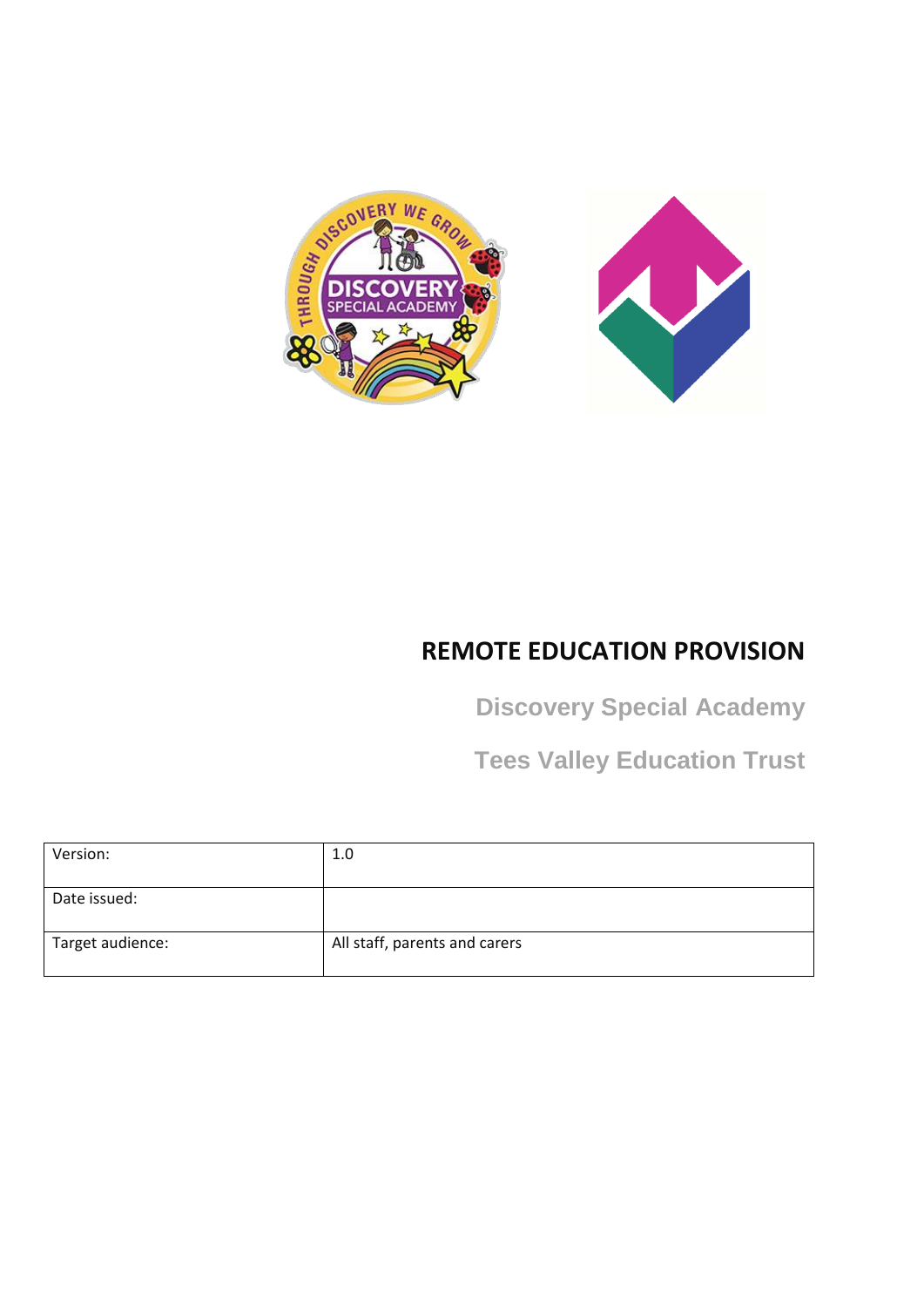# **Remote education provision: information for parents**

This information is intended to provide clarity and transparency to pupils and parents or carers about what to expect from remote education if local restrictions require entire cohorts (or bubbles) to remain at home.

For details of what to expect where individual pupils are self-isolating, please see the final section of this page.

### **The remote curriculum: what is taught to pupils at home**

A pupil's first day or two of being educated remotely might look different from our standard approach, while we take all necessary actions to prepare for a longer period of remote teaching.

#### **What should my child expect from immediate remote education in the first day or two of pupils being sent home?**

Remote education provision will be made available immediately with work that can be completed independently. This may involve some or all of the following: -

- Paper packs of work including books, paper, worksheets, pens, crayons etc
- Access to work / videos on the website, or Showbie activities
- Access to resources through Spelling Shed or Times Tables Rock Stars
- Personalised activities to support your child's learning, sensory, emotional and physical development
- Directed to readily available free online resources
- Regular contact from teaching staff to support you in accessing all resources and to talk about how you and your child are managing with this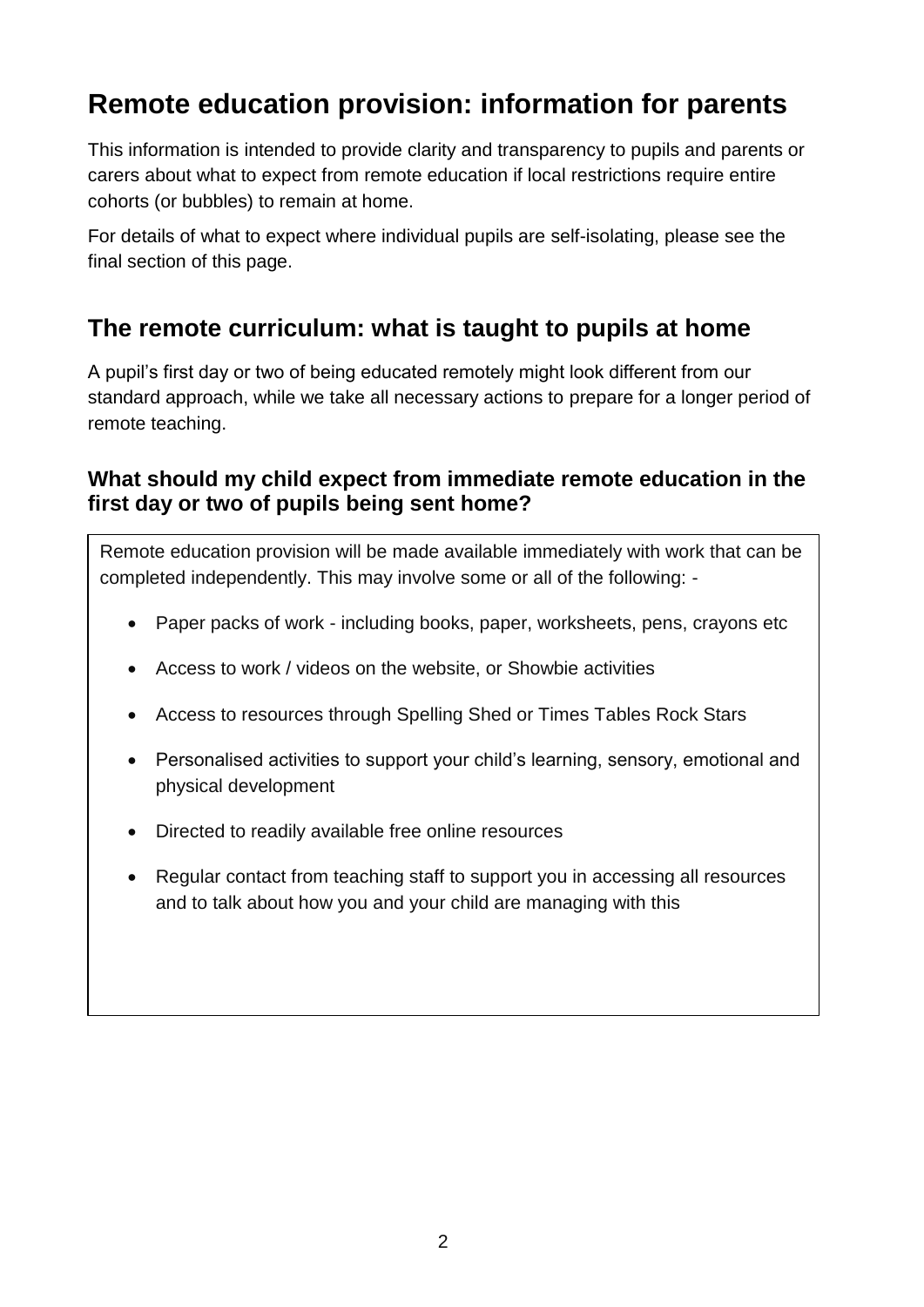#### **Following the first few days of remote education, will my child be taught broadly the same curriculum as they would if they were in school?**

We will continue to offer a personalised curriculum for your child as we do in school focused on personalised targets and holistic development wherever possible and appropriate. However, we have needed to make some adaptations in some subjects. For example: -

- PE will be different and appropriate activities will be shared with you
- Science may be different i.e. modelled by staff by video
- Practical work where it can't be adapted to the home, e.g. design technology

### **Remote teaching and study time each day**

#### **How long can I expect work set by the school to take my child each day?**

We expect that remote education (including remote teaching and independent work) will take pupils broadly the following number of hours each day:

| Reception/Informal | 2 hours a day |
|--------------------|---------------|
| Semi-formal        | 3 hours a day |

### **Accessing remote education**

#### **How will my child access any online remote education you are providing?**

- Showbie
- School made videos uploaded onto our website
- Teacher made resources
- Regular contact with teaching staff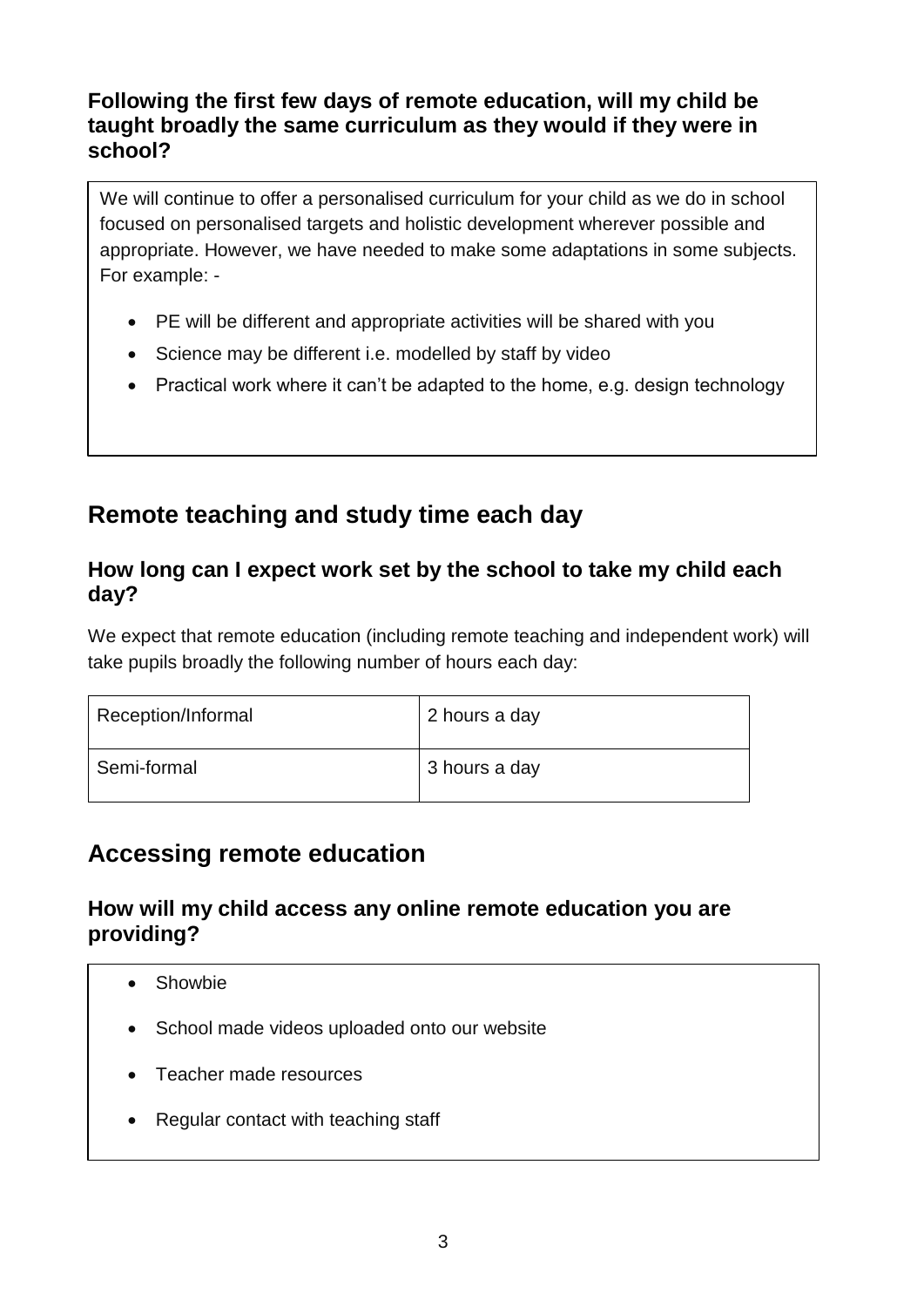#### **If my child does not have digital or online access at home, how will you support them to access remote education?**

We recognise that some pupils may not have suitable online access at home. We take the following approaches to support those pupils to access remote education:

Wherever possible we will loan laptops or tablets to pupils. Parents can contact the academy for more information.

If required we can support with internet connection and parents are encouraged to let their academy know of required.

Several mobile phone providers have offered to upgrade existing 4G allowances free of charge during the pandemic.

Printed materials are provided as standard, if more are required these will be sent directly to the families.

Children can submit their work to their teachers via the digital platforms, or on a fortnightly basis when new printed materials are delivered/collected.

#### **How will my child be taught remotely?**

We use a combination of the following approaches to teach pupils remotely:

The academy will provide remote teaching via one or more of the following channels;

- live video / phone discussions with teachers every week
- recorded teaching (e.g. Oak National Academy lessons, video/audio recordings made by teachers)
- printed paper packs produced by teachers
- text and reading books pupils have at home
- commercially available websites supporting the teaching of specific subjects or areas, including video clips or sequences
- Activities to promote sensory, physical and emotional wellbeing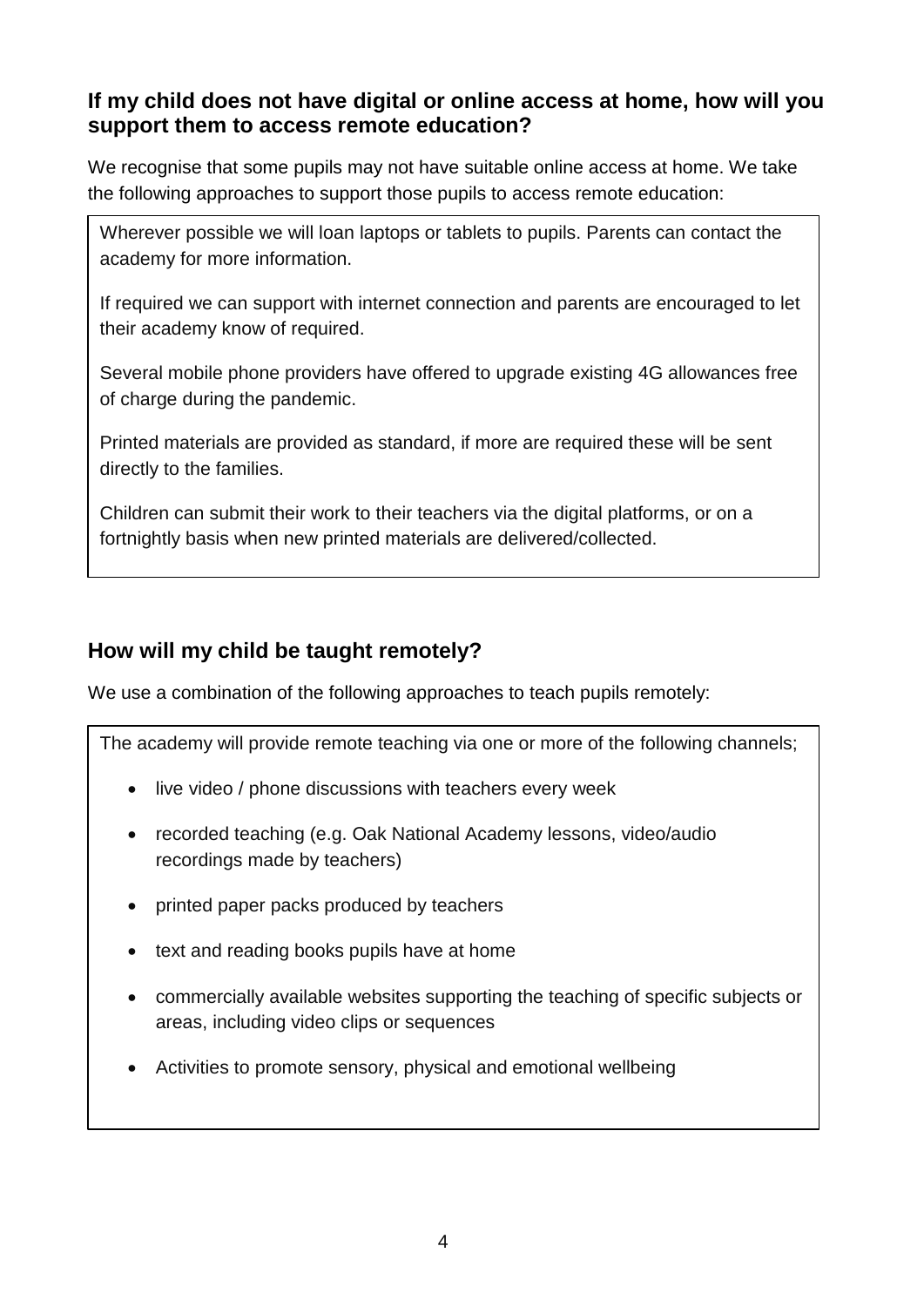## **Engagement and feedback**

#### **What are your expectations for my child's engagement and the support that we as parents and carers should provide at home?**

The academy provides support to children and their families through the following: -

- Expectation of children to engage with activities with the support of their parents/carers
- Parental support can be very varied, for example:
	- setting routines to support your child's education
	- setting up IT equipment and routers
	- accessing home learning
- seeking support from teaching staff when needed
- sensory and emotional regulation support

#### **How will you check whether my child is engaging with their work and how will I be informed if there are concerns?**

Discovery Special Academy will monitor and check all engagement with remote education on a daily basis through Showbie and on a weekly basis via phone contact with families.

Teaching and pastoral staff will make a phone call to support parents and carers to offer guidance if they are struggling to access remote learning.

Academies will monitor engagement and impact so we can act on any barriers for learning.

#### **How will you assess my child's work and progress?**

Feedback can take many forms and may not always mean extensive written comments for individual children. Our approach to feeding back on pupil work is as follows: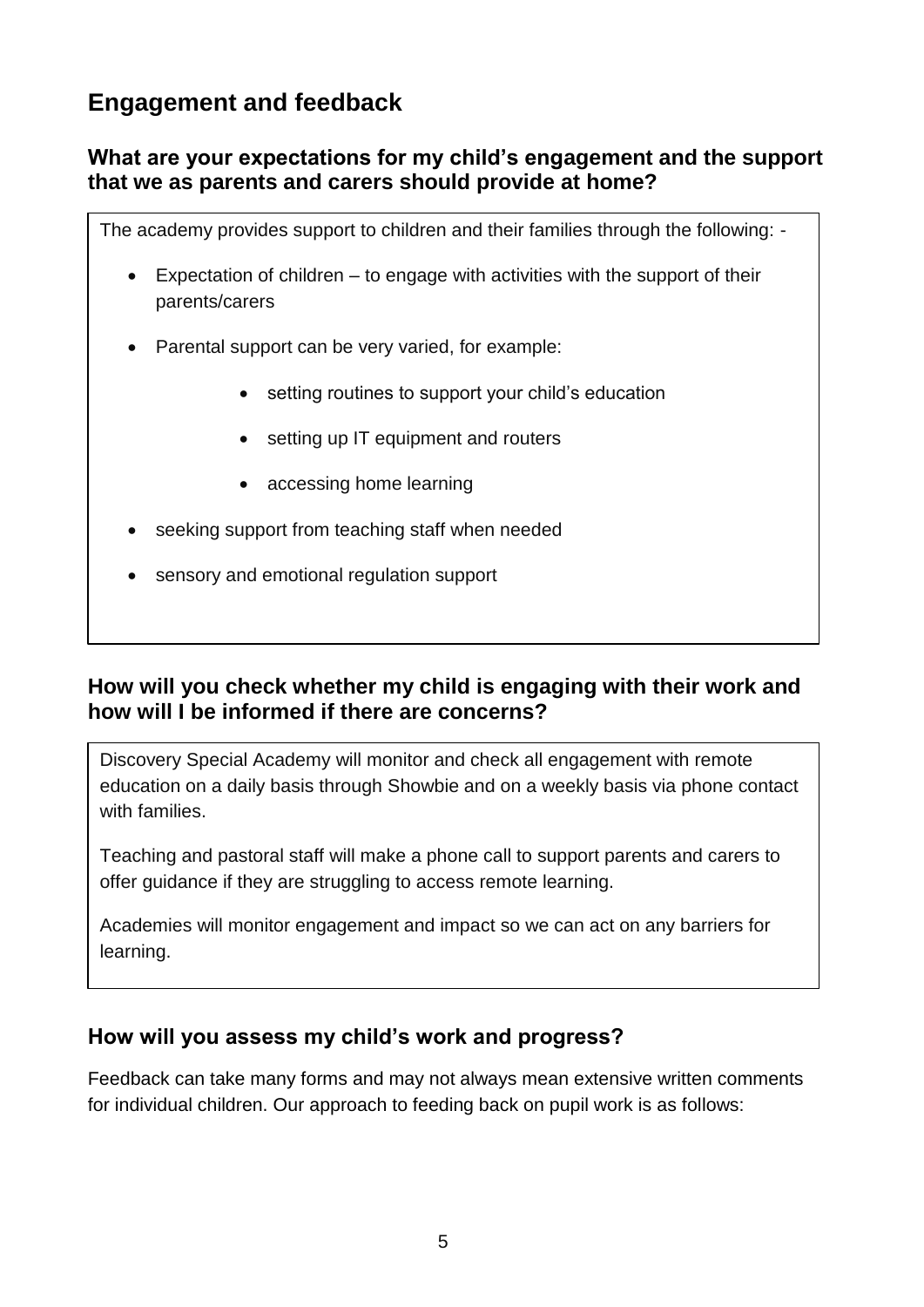Assessment and feedback of children's work will be via the following

- Feedback via Showbie
- Touch base phone calls
- Where appropriate evidence will be added to Evidence for Learning
- Work sent back in will be marked and feedback given

Children will receive feedback on their work as it is completed

### **Additional support for pupils with particular needs**

#### **How will you work with me to help my child who needs additional support from adults at home to access remote education?**

We recognise that some pupils, for example some pupils with special educational needs and disabilities (SEND), may not be able to access remote education without support from adults at home. We acknowledge the difficulties this may place on families, and we will work with parents and carers to support those pupils in the following ways:

Remote education for children with SEND involves some, or all, of the following:-

- Teacher videos of sharing a story
- Teacher videos sharing communication support
- Showbie, sharing ideas and support
- Where children have EAL there is an interpreter button on the website to ensure equal access.
- Class pages on academy website are designed to ensure that the content is appropriate to their cognitive ability.
- We will arrange for resources that are linked to their cognitive ability.
- Suggestions for online resources that are suitable for their child's needs
- Regular contact with parents and carers to offer support and guidance on accessing remote learning as well as support with social and emotional needs

Where and if appropriate, limit and if appropriate, limit  $\alpha$  sessions with parents and carers to modelli and care